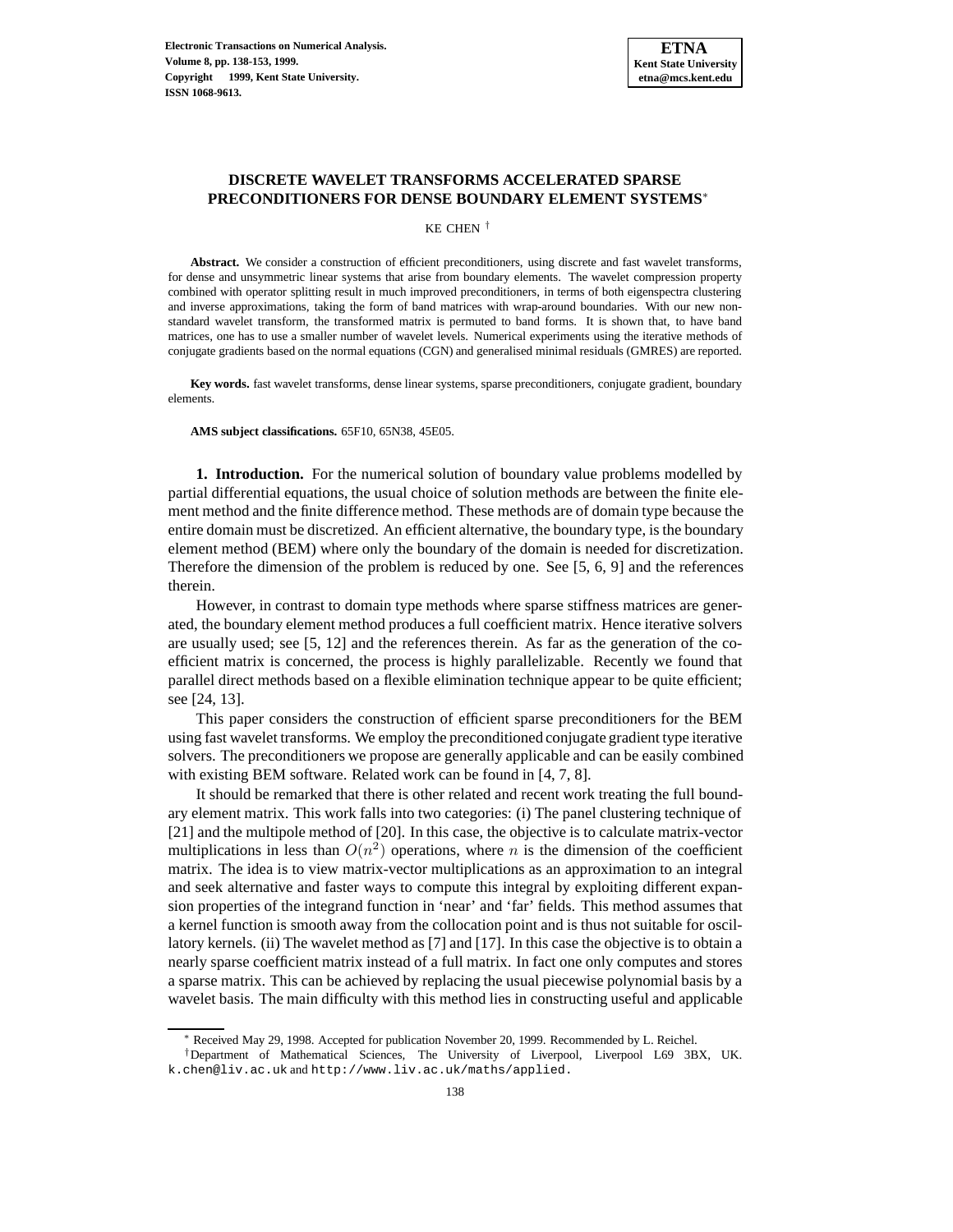**ETNA Kent State University etna@mcs.kent.edu**

Ke Chen 139

wavelets. Practically, to avoid the calculation (and storage) of small entries, the method is somewhat problem dependent (e.g. on forms of kernels as with (i)).

As far as preconditioning is concerned, both categories of methods cannot employ more general (efficient) preconditioners. In the first category, it is possible to use operator-splittingbased preconditioners because all near field entries (band form) are available. In the second category, apart from a diagonal scaling, it is not obvious what other preconditioners can be implemented. Also because the compressed sparse matrix possesses an unusual 'finger'-like pattern, solving the associated linear system by direct sparse solvers can result in many fill-ins and is therefore not practical. We believe our present work (on new non-standard wavelets) offers a way to construct possible band preconditioners for iterative methods.

We concentrate on design of new preconditioners for the traditional BEM. The robustness and strength of our algorithms comes from the fact that they can effectively deal not only with singular BIE's but also singular operator equations with perturbations of an oscillatory nature where compressions-and-expansions-based methods cannot deal effectively. The work presented here, both on permuting wavelet matrices into near band matrices and on accelerating operator splitting type preconditioners, appear to be new. Some numerical experiments illustrating the results will be shown.

To proceed, denote an  $n \times n$  dense linear system by

$$
(1.1) \t\t Ax = b.
$$

Here A is usually unsymmetric from boundary elements using the collocation approach or the Nystrom quadrature method. Our work may be extended to Galerkin methods, but such methods are practically more expensive to implement and less often used. Refer to [5, 9, 11, 12] and the references therein.

**2. Sparse preconditioners.** As is known, if A arises from a discretization of integral equations with compact operators, the eigenspectrum of  $A$  affects the performance of the iterative methods. For the conjugate gradients based on the normal equations, the eigenspectrum of both A and  $A^{\dagger}A$  are clustered thus leading to fast convergence; this may not be true for matrices form other applications such as from discretizing partial differential equations directly.

For integral equations with non-compact operators, we proposed in [12] operatorsplitting-based matrix preconditioners, which have corresponding operator counterparts such that the preconditioned matrix as well as the preconditioned operator and their normals have clustered eigenvalues (as in the case of compact operators). Therefore iterative solvers such as conjugate gradients applied to the normal equation (CGN) and to the generalized minimal residuals method (GMRES) will be efficient for the preconditioned systems.

More precisely, for equation  $(1.1)$ , we have considered the following splitting of  $A$ , and the associated preconditioned system

(2.1)  $A = D + C$ , and  $(I + D^{-1}C)x = D^{-1}b$ ,

where  $M^{-1} = D^{-1}$  is the preconditioner. Here D is a simple band matrix (with wrap-round boundaries), For the case of band  $\mu = 3$ , the matrix is simply

$$
D = \begin{pmatrix} A_{1,1} & A_{1,2} & A_{1,n} \\ A_{2,1} & A_{2,2} & A_{2,3} & A_{3,2} & \cdots & A_{n-1,n} \\ & \ddots & \ddots & \ddots & A_{n-1,n} \\ A_{n,1} & A_{n,n-1} & A_{n,n} \end{pmatrix}
$$

.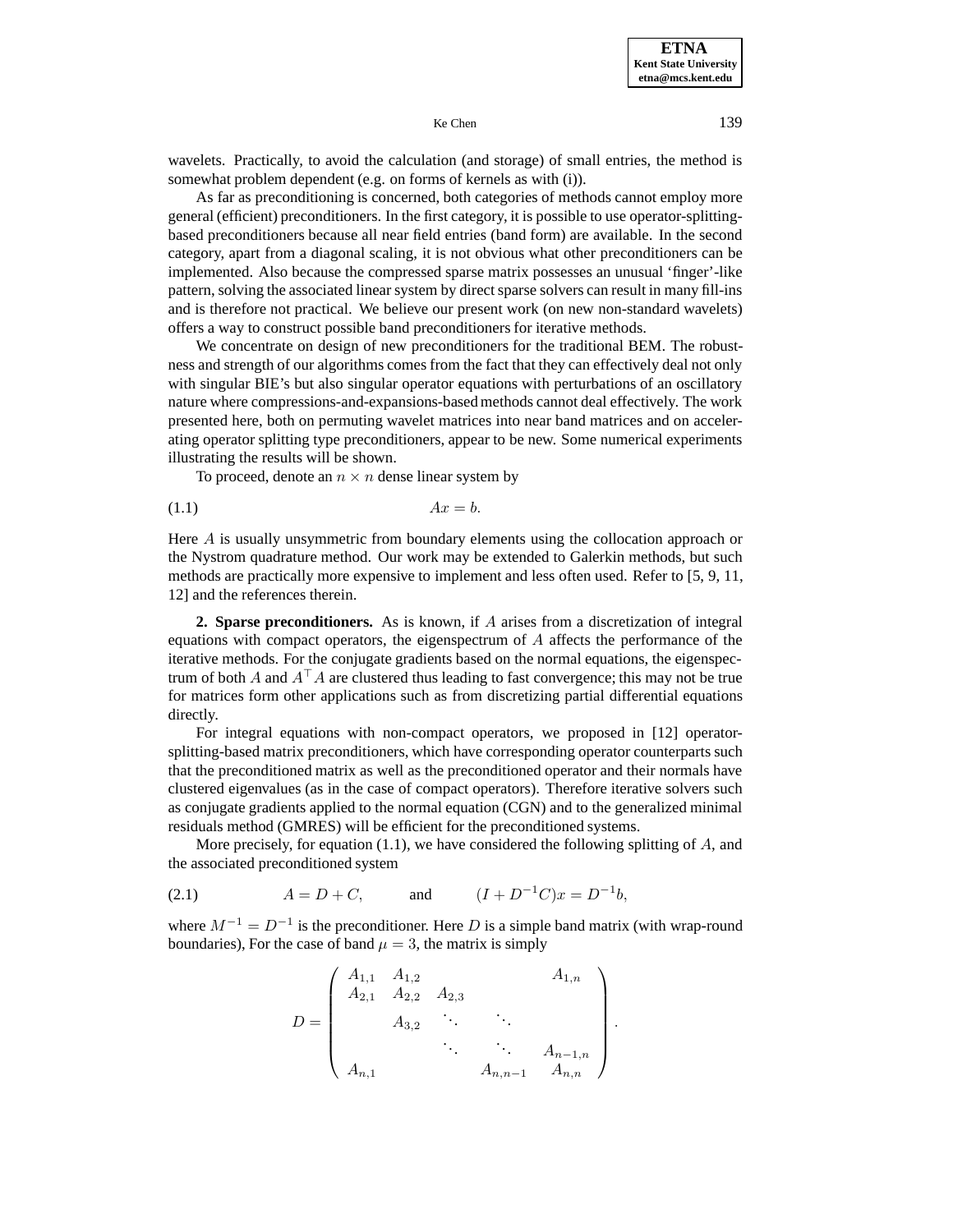This kind of choice for  $M^{-1}$  is for regularization of a usually singular boundary integral operator. Clearly with the above choice of  $\mu = 3$ ,  $M^{-1}$  will not approximate  $A^{-1}$  well. It has been found that, to further improve the above preconditioner, increasing the band-width  $\mu$ alone is not sufficient as the improvements are only marginal. In fact, improved results were observed in [12] by reducing  $\mu$  to 2.

Here we shall discuss a way of combining operator splitting with the discrete wavelet transforms to derive a new and improved preconditioner. In terms of operator splitting, our new preconditioner  $M^{-1}$  will be effectively the inverse of a nearly full matrix  $\tilde{D}$ . Therefore  $M^{-1}$  will approximate  $A^{-1}$  better, iterative methods will work better, and more importantly discrete wavelet transforms ensure a fast implementation.

**3. The standard discrete wavelet transforms.** We first consider the use of standard discrete wavelet transforms (DWT's), based on Daubechies' compactly supported orthogonal wavelets, for matrix  $A$  in (1.1). Refer to [7, 22, 25, 26, 29].

Recall that wavelets form a basis of  $\mathcal{L}_2$ . That is, given a function f, it can be written as an infinite linear combination of the wavelets and the wavelet coefficients uniquely determine the function although most coefficients may be small and nearly zero.

For a given vector s, from vector space  $\mathcal{R}^n$ , one may construct an infinite periodic sequence of period n and use it as coefficients of a scaling function  $f<sub>L</sub>(x)$  in some fixed subspace  $V_L$  of  $\mathcal{L}_2$  where L is an integer. As these subspaces of  $\mathcal{L}_2$  form a multiresolution analysis, for example orthogonal partition of subspaces

(3.1) 
$$
V_L = V_r \bigoplus W_r \bigoplus W_{r+1} \bigoplus \cdots \bigoplus W_{L-1},
$$

then in the equivalent space (partition)  $f_L(x)$  has a new representation whose coefficients may be viewed as a new vector  $w$  mapped from  $s$  by wavelets. This is the starting point of a discrete wavelet transform. See [8, 29, 30].

The above transform  $W : s \mapsto w$  (i.e.  $w = Ws$ ) is implemented by the well known pyramidal algorithm. To discuss it briefly and specify the matrix structure of  $W$ , let m be the order of compactly supported wavelets with m lowpass filter coefficients  $c_0, c_1, \cdots, c_{m-1}$ and  $m/2$  vanishing moments. Assume  $n = 2^L$  and r is an integer such that  $2^r < m$  and  $2^{r+1} \ge m$ . Note  $r = 0$  for  $m = 2$  (Haar wavelets) and  $r = 1$  for  $m = 4$  (Daubechies order 4 wavelets); see [8, 26, 29]. Denote by  $s = s^{(L)}$  a column vector of A at the wavelet level L. Then the standard pyramidal algorithm transforms the vector  $s^{(L)}$  to

$$
w = \left[ (s^{(r)})^{\top} (f^{(r)})^{\top} (f^{(r+1)})^{\top} \cdots (f^{(L-1)})^{\top} \right]^{\top}
$$

in a level by level manner, that is,

$$
s^{(L)} \rightarrow s^{(L-1)} \rightarrow s^{(L-2)} \rightarrow \cdots \rightarrow s^{(\nu)} \rightarrow \cdots \rightarrow s^{(r)}
$$
  

$$
\searrow \searrow f^{(L-1)} \searrow f^{(L-2)} \cdots \searrow f^{(\nu)} \searrow \cdots \searrow f^{(r)}
$$

where the vectors  $s^{(\nu)}$  and  $f^{(\nu)}$  are of length  $2^{\nu}$ . Notice that the sum of these lengths is  $n = 2^L$  since

$$
2^{L} = 2^{r} + 2^{r} + 2^{r+1} + 2^{r+2} + \dots + 2^{L-1}.
$$

Suppose  $\Phi_m(x)$  denotes the wavelet function. Then we expect the new vector w to be nearly sparse because the usual function moment conditions

$$
\int_{-\infty}^{\infty} \Phi_m(x) x^p dx = 0 \qquad \text{for} \qquad p = 0, 1, \cdots, m/2 - 1
$$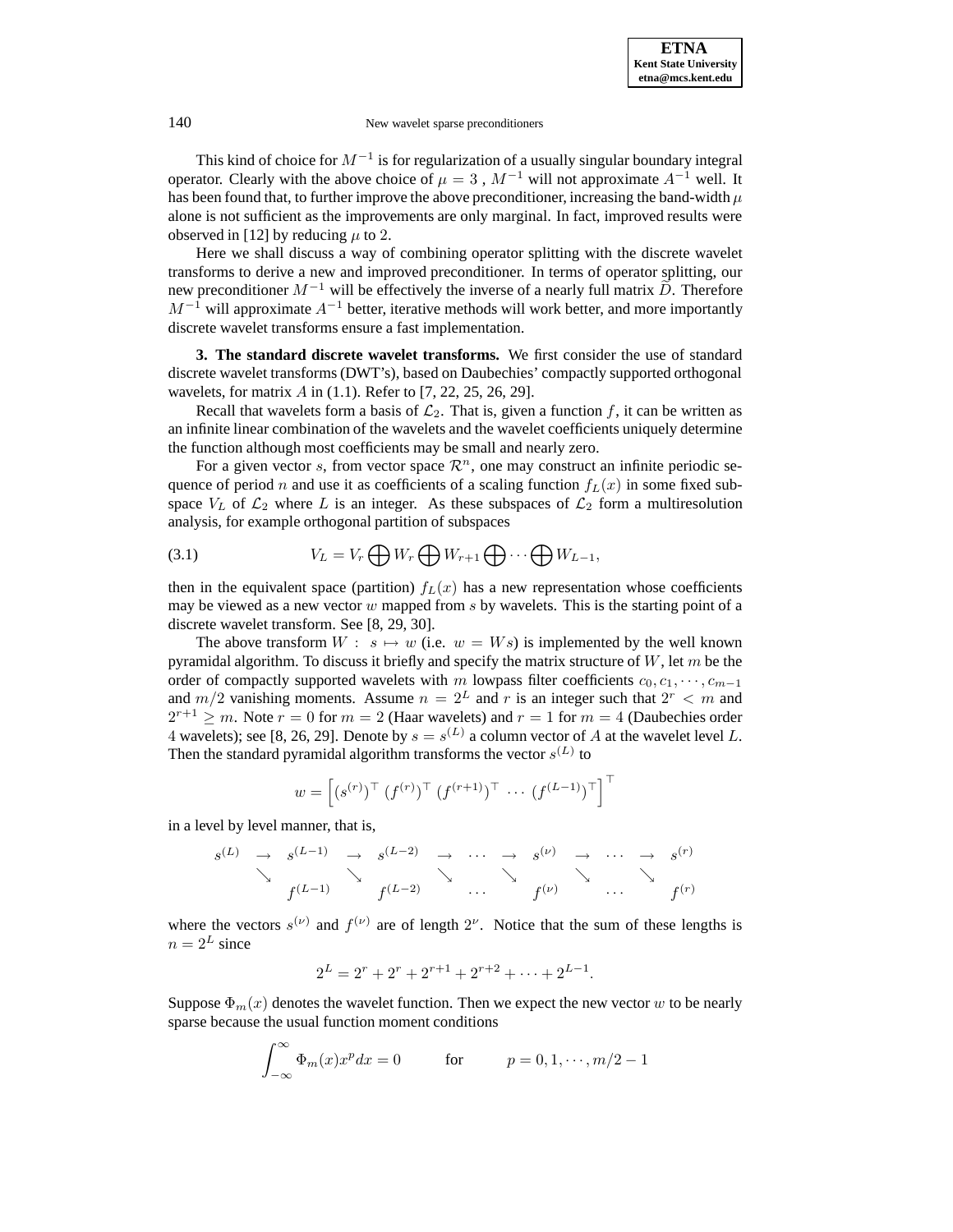are equivalent to vector moment conditions

$$
\sum_{k=0}^{m-1} (-1)^k k^p c_k = 0 \qquad \text{for} \qquad p = 0, 1, \cdots, m/2 - 1.
$$

Here the larger  $m$  is, the better is the compression in  $w$  is, but the compact support is larger as well.

At a typical level  $\nu$ ,  $s^{(\nu)}$  and  $f^{(\nu)}$  are collections of scaling and wavelet coefficients respectively. In matrix form, w expressed as

(3.2) 
$$
w = P_{r+1}W_{r+1}\cdots P_{L-1}W_{L-1}P_LW_Ls^{(L)} \equiv Ws^{(L)},
$$

where

$$
P_{\nu} = \left(\begin{array}{cc} \overline{P}_{\nu} & \\ & J_{\nu} \end{array}\right)_{n \times n}
$$

with  $\overline{P}_{\nu}$  a permutation matrix of size  $2^{\nu} = 2^L - k_{\nu} = n - k_{\nu}$ , that is,  $\overline{P}_{\nu} = I(1, 3, \dots, 2^{\nu} - \nu)$  $1, 2, 4, \cdots, 2^{\nu}$ , and where

$$
W_{\nu} = \left(\begin{array}{cc} \overline{W}_{\nu} & \\ & J_{\nu} \end{array}\right)_{n \times n}
$$

with  $\overline{W}_{\nu}$  an orthogonal (sparse) matrix of size  $2^{\nu} = 2^L - k_{\nu} = n - k_{\nu}$  and  $J_{\nu}$  is an identity matrix of size  $k_{\nu}$ . Here  $k_L = 0$  and  $k_{\mu} = k_{\mu+1} + 2^{\mu}$  for  $\mu = L - 1, \dots, r + 1$ .



FIG. 3.1. A after thresholding with  $TOL=10^{-4}$ ,  $LEV=8$  and  $n=256$ 

The one level transformation matrix  $\overline{W}_{\nu}$  is a compact quasi-diagonal block matrix. For example, with the Daubechies' order  $m = 4$  wavelets with  $m/2 = 2$  vanishing moments, it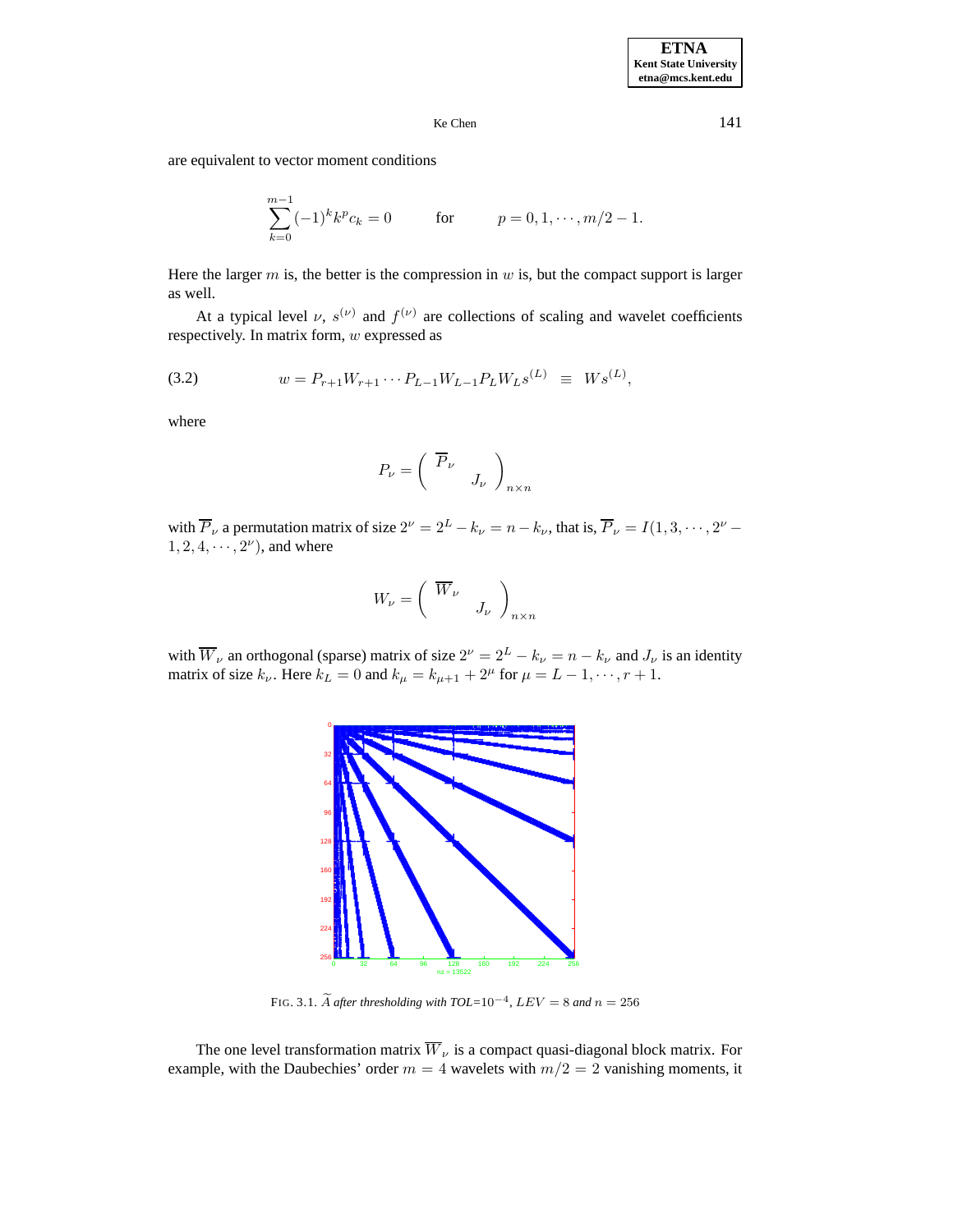

FIG. 3.2.  $\widehat{W} A \widehat{W}^{\top} = P(W A W^{\top}) P^{\top}$  *with TOL*=10<sup>-4</sup>, *LEV* = 8 *and*  $n = 256$ 

is

$$
\overline{W}_{\nu} = \begin{pmatrix} c_0 & c_1 & c_2 & c_3 \\ d_0 & d_1 & d_2 & d_3 & & & \\ & c_0 & c_1 & c_2 & c_3 & & \\ & & d_0 & d_1 & d_2 & d_3 & & \\ & & & \ddots & \ddots & \ddots & \ddots & \\ & & & & \ddots & \ddots & \ddots & \ddots & \\ & & & & & c_0 & c_1 & c_2 & c_3 \\ & & & & & & d_0 & d_1 & d_2 & d_3 \\ & & & & & & & c_0 & c_1 \\ & & & & & & & & c_0 & c_1 \\ & & & & & & & & & c_0 & c_1 \\ & & & & & & & & & d_0 & d_1 \end{pmatrix},
$$

where the filtering coefficients  $\{c_i, d_i\}$  are known to be  $c_0 = (1 + \sqrt{3})/(4\sqrt{2})$ ,  $c_1 = (3 + \sqrt{3})/(4\sqrt{2})$ ,  $c_2 = (3 - \sqrt{3})/(4\sqrt{2})$ ,  $c_3 = (1 - \sqrt{3})/(4\sqrt{2})$  and  $d_k = (-1)^k c_{m-1-k}$  as usual.

Table 3.1 shows a typical example of applying a 3-level pyramidal algorithm to a vector  $s = a = s^{(4)}$  of size  $n = 2^L = 2^4$ , where 3 forms (1 for components, 2 for vectors, 3 for matrices) of transform details are shown. Clearly local features in  $a$  are scattered in  $Wa$ , that is, the standard DWT is not centred. A full DWT step for matrix  $A$ , transforming column and row vectors, respectively, will be  $\widetilde{A} = W A W^{\top}$ . It is known that  $\widetilde{A}$  has a 'finger'-like sparsity pattern above some threshold. This is demonstrated in Fig.3.1 where one example from  $[7, ex.1]$ , where  $A$  defined by

(3.3) 
$$
A_{ij} = \begin{cases} \frac{1}{i-j}, & i \neq j, \\ 0, & i = j, \end{cases}
$$

with  $n = 256$  and with a threshold tolerance of  $10^{-4}$ .

Let  $\overline{A}$  be such a 'finger'-like sparse matrix, truncated from  $\overline{A}$  after some thresholding. For such matrices, matrix-vector products can be formed very efficiently. That is to say, if it is desirable to solve  $\overline{A}u = z$  by some iterative methods without preconditioning, then as far as certain applications are concerned we have obtained an efficient implementation. Here  $u = Wx$  and  $z = Wb$ .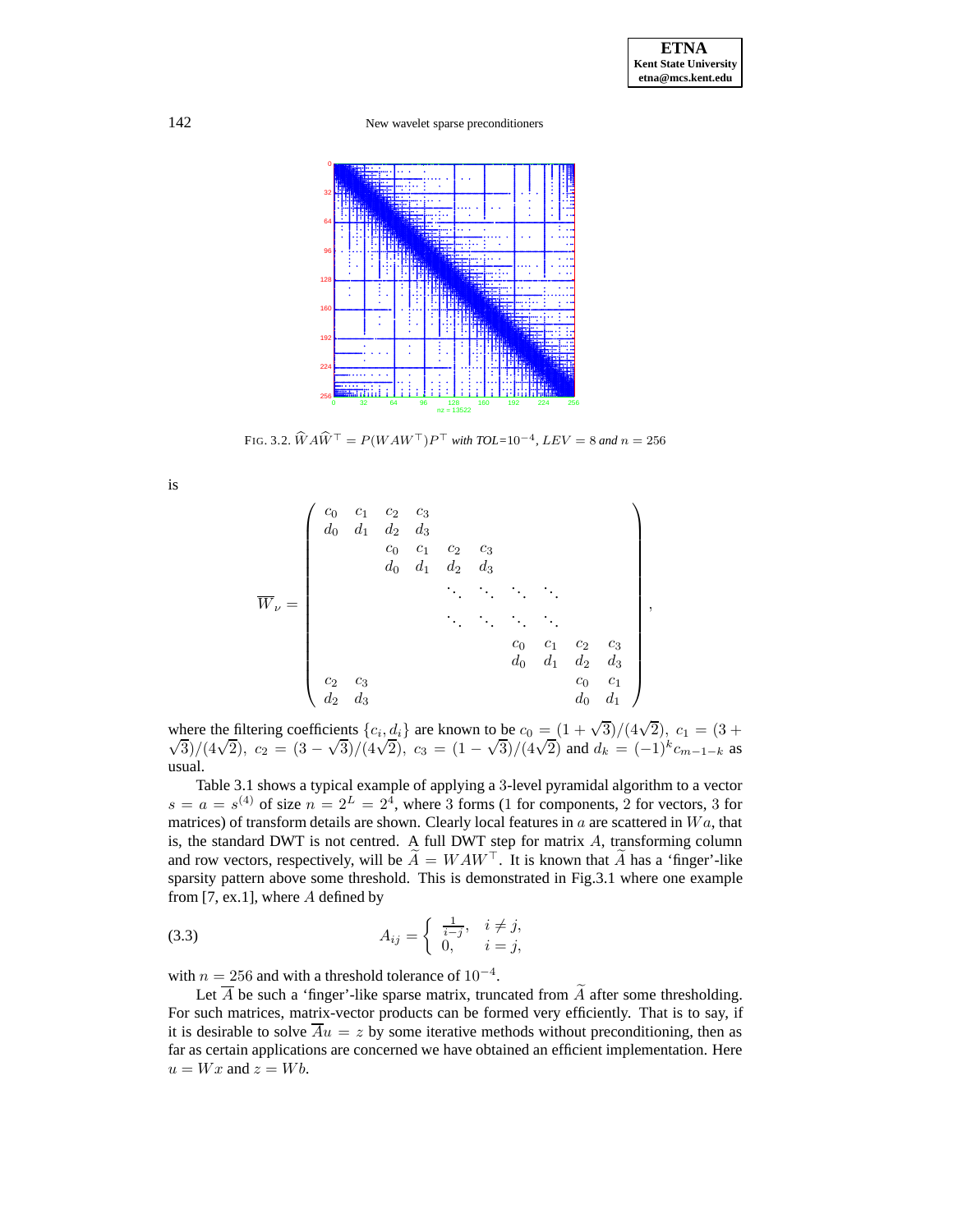Form Lev 4 Lev 3 Lev 2 1 a<sub>1</sub>  $\times$   $\times$   $\times$   $\times$  $2$  a<sub>2</sub>  $\times$  0  $\times$  0  $3$  0 0 0 0 0 0  $\times$ 4 0 0 0 0 0 x  $5$  0 0 0 0  $\times$  x  $6$  0 0 0 0  $\times$  0  $7$  0 0 0  $\times$  x  $\times$  $8$  | 1 | 0 | 0 | 0 |  $\times$  |  $\times$  $9$  0 0 0  $\times$  x  $\times$ 10 0 0 0 0 0 0 0 11 0 0 0 0 0 0 12 0 0 0 0 0 0 13 0 0 0 0 0 0 14 0 0 0 0 0 0 0  $15$  0  $\times$  0 0 0 0  $16$  0  $\times$   $\times$   $\times$   $\times$ 2  $s^{(4)}$   $\frac{1}{W_4s^{(4)}}$   $s^{(3)}$  $f^{(3)}$  $\overline{W}_3s^{(3)}$  $f^{(3)}$  $\overline{s^{(2)}}$  $f^{(2)}$  $f(3)$  $\begin{array}{|c|c|c|c|c|c|c|c|} \hline 3 & & s^{(4)} & W_4s^{(4)} & P_4W_4s^{(4)} & W_3P_4W_4s^{(4)} & P_3W_3P_4W_4s^{(4)} \hline \ \hline \end{array}$ 

#### TABLE 3.1 *Standard DWT for a vector a of size* 16  $(m = 4, L = 4, r = 1)$

However, approximately,  $\overline{A}$  is spectrally equivalent to the original matrix A. Therefore, as the original problem requires preconditioning, we need to precondition  $\overline{A}u = z$ . Indeed, [28] reports that with GMRES, the number of iteration steps for  $\widetilde{A}u = z$  and  $\overline{A}u = z$  are the same.

Moreover, it is not an easy task to use  $\overline{A}$  as a preconditioner because solving the linear system  $\overline{A}u = z$  results in many fill-ins. We also note that such a 'finger'-like matrix also gives problems in designing approximate sparse inverses; see [10]. Below we consider a new implementation of DWT's avoiding the generation of such 'finger'-like matrices.

**4. A new non-standard DWT.** To begin with, we re-consider how a DWT should ideally deal with a local feature like that in the vector  $a$  shown in Table 3.1 before introducing our proposed changes to the basic pyramidal algorithm. We first define a new one-level DWT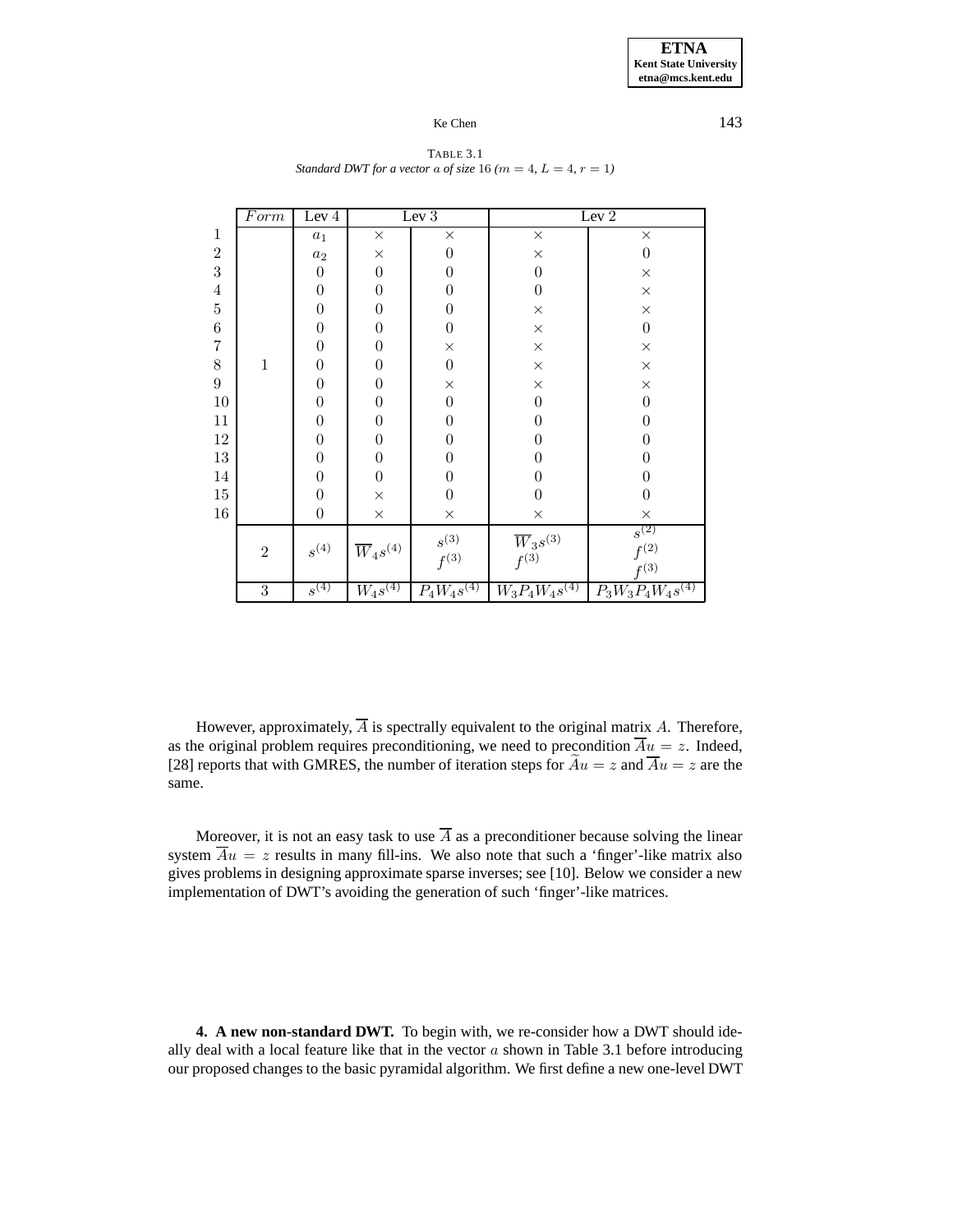|                | $\overline{F}orm$ | Lev $4$          |                  | Lev 3            |                                 | Lev $2$                               |
|----------------|-------------------|------------------|------------------|------------------|---------------------------------|---------------------------------------|
| $\mathbf 1$    |                   | $a_1$            | $\times$         | X                | $\times$                        | $\times$                              |
| $\overline{2}$ |                   | $a_2$            | $\times$         | $\times$         | $\times$                        | $\times$                              |
| 3              |                   | $\boldsymbol{0}$ | $\overline{0}$   | $\boldsymbol{0}$ | $\times$                        | $\times$                              |
| 4              |                   | $\boldsymbol{0}$ | $\overline{0}$   | $\boldsymbol{0}$ | $\boldsymbol{0}$                | $\overline{0}$                        |
| $\overline{5}$ |                   | $\overline{0}$   | $\overline{0}$   | $\boldsymbol{0}$ | $\overline{0}$                  | $\overline{0}$                        |
| 6              |                   | 0                | $\overline{0}$   | 0                | $\theta$                        | $\boldsymbol{0}$                      |
| $\overline{7}$ |                   | $\boldsymbol{0}$ | $\overline{0}$   | 0                | $\overline{0}$                  | $\boldsymbol{0}$                      |
| 8              | $\mathbf{1}$      | $\boldsymbol{0}$ | $\overline{0}$   | 0                | $\overline{0}$                  | $\boldsymbol{0}$                      |
| 9              |                   | $\boldsymbol{0}$ | $\boldsymbol{0}$ | $\boldsymbol{0}$ | $\times$                        | $\times$                              |
| 10             |                   | $\boldsymbol{0}$ | $\boldsymbol{0}$ | $\boldsymbol{0}$ | $\boldsymbol{0}$                | $\boldsymbol{0}$                      |
| 11             |                   | $\overline{0}$   | $\overline{0}$   | $\boldsymbol{0}$ | $\times$                        | $\times$                              |
| 12             |                   | $\boldsymbol{0}$ | $\boldsymbol{0}$ | $\boldsymbol{0}$ | $\boldsymbol{0}$                | $\boldsymbol{0}$                      |
| 13             |                   | $\boldsymbol{0}$ | $\overline{0}$   | $\boldsymbol{0}$ | $\times$                        | $\times$                              |
| 14             |                   | $\overline{0}$   | $\overline{0}$   | $\boldsymbol{0}$ | $\boldsymbol{0}$                | $\boldsymbol{0}$                      |
| 15             |                   | 0                | $\times$         | $\times$         | $\times$                        | $\times$                              |
| 16             |                   | $\Omega$         | $\times$         | $\times$         | $\times$                        | $\times$                              |
|                | $\boldsymbol{3}$  | $s^{(4)}$        | $W_4s^{(4)}$     | $W_4s^{(4)}$     | $\hat{W}_{3}\hat{W}_{4}s^{(4)}$ | $\widehat{W}_3 \widehat{W}_4 s^{(4)}$ |

TABLE 4.1 *New DWT for a vector a of size* 16  $(m = 4, L = 4, r = 1)$ 

matrix (similar to  $\overline{W}_{\nu}$  in (3.2))

$$
(4.1) \quad \widehat{W}_{\nu} = \begin{pmatrix} c_0 & \emptyset & c_1 & \emptyset & c_2 & \emptyset & \cdots & c_{m-1} \\ \emptyset & \mathcal{I} & \emptyset & \emptyset & \emptyset & \emptyset & \cdots & \emptyset \\ d_0 & \emptyset & d_1 & \emptyset & d_2 & \emptyset & \cdots & d_{m-1} \\ \emptyset & \emptyset & \emptyset & \mathcal{I} & \emptyset & \emptyset & \cdots & \emptyset \\ & & & & & & & & \\ & & & & & & & & & \\ & & & & & & & & & \\ & & & & & & & & & \\ & & & & & & & & & & \\ & & & & & & & & & & \\ & & & & & & & & & & \\ & & & & & & & & & & & \\ & & & & & & & & & & & \\ & & & & & & & & & & & \\ & & & & & & & & & & & & \\ & & & & & & & & & & & & \\ & & & & & & & & & & & & \\ & & & & & & & & & & & & \\ & & & & & & & & & & & & \\ & & & & & & & & & & & & \\ & & & & &
$$

Here *I* is an identity matrix of size  $2^{(L-\nu)} - 1$  and Ø's are block zero matrices. For  $\nu = L$ , both *I* and  $\emptyset$  are of size 0 i.e.  $W_L = W_L = W_L$ .<br>Further a new DWT (from (3.1)) for a vector  $s^{(L)} \in \mathcal{R}^n$  can be defined by

 $\widehat{w} = \widehat{W}_{\mathcal{S}}^{(L)}$ 

with

$$
\widehat{W} = \widehat{W}_{r+1}\widehat{W}_{r+2}\cdots\widehat{W}_{L}
$$

based on  $(L+1-r)$  levels. For  $L = 4$  and  $m = 4$  (Daubechies' wavelets for  $n = 2^L = 16$ ), Table 4.1 shows details of a 3-level transform using  $W_4$  and  $W_3$ . One may verify that, unlike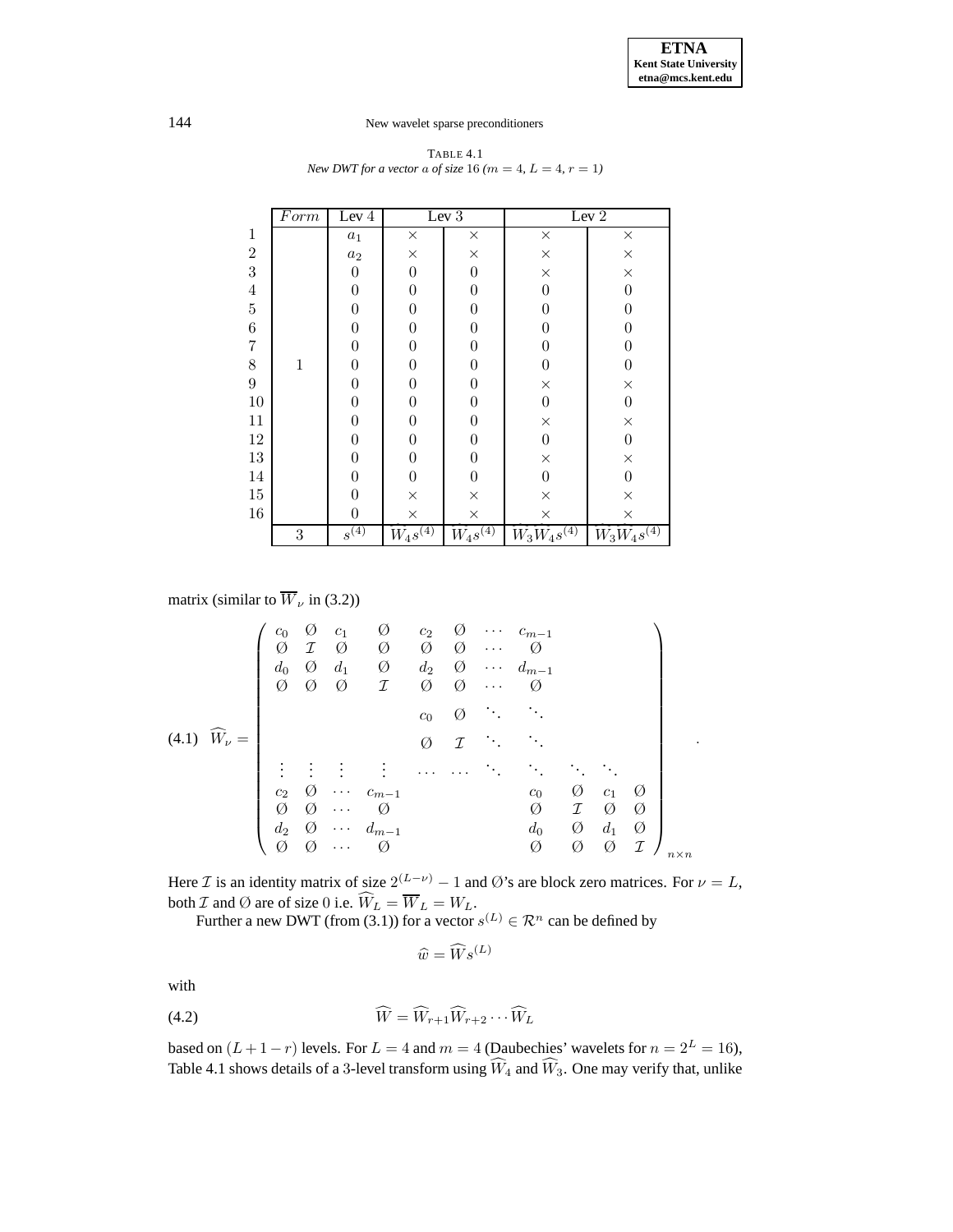Table 3.1, the very last column  $(\hat{w})$  in Table 4.1 would possess a locally centered sparse structure depending only on the number of wavelet levels and not on size  $n$ .

For a matrix  $A_{n \times n}$ , the new DWT would give

$$
\widehat{A} = \widehat{W} A \widehat{W}^{\top}.
$$

Now to relate A to A from a standard DWT, or rather W to W, we define a permutation matrix

(4.3) 
$$
P = P_L^{\top} P_{L-1}^{\top} \cdots P_{r+2}^{\top} P_{r+1}^{\top},
$$

where matrices  $P_k$ 's come from (3.2). Firstly, by induction, we can prove the following

$$
\widehat{W}_k = \left(\prod_{\ell=1}^{L-k} P_{k+\ell}\right)^{\top} W_k \left(\prod_{\ell=1}^{L-k} P_{k+\ell}\right) \qquad \text{for } k = r+1, r+2, \cdots, L,
$$

that is,

$$
\begin{aligned} \widehat{W}_L &= W_L, \\ \widehat{W}_{L-1} &= P_L^\top W_{L-1} P_L, \\ &\vdots \\ \widehat{W}_{r+1} &= P_L^\top P_{L-1}^\top \cdots P_{r+2}^\top W_{r+1} P_{r+2} \cdots P_{L-1} P_L. \end{aligned}
$$

Secondly, we can verify that

$$
PW = (P_L^\top P_{L-1}^\top \cdots P_{r+1}^\top) (P_{r+1} W_{r+1} \cdots P_L W_L)
$$
  
\n
$$
= \widehat{W}_{r+1} (P_L^\top P_{L-1}^\top \cdots P_{r+2}^\top) (P_{r+2} W_{r+2} \cdots P_L W_L)
$$
  
\n:  
\n
$$
= \widehat{W}_{r+1} \widehat{W}_{r+2} \cdots \widehat{W}_{L-2} P_L^\top W_{L-1} (P_L W_L)
$$
  
\n
$$
= \widehat{W}_{r+1} \widehat{W}_{r+2} \cdots \widehat{W}_L
$$
  
\n
$$
= \widehat{W}.
$$

Consequently from  $W = PW$ ,  $A = PAP^{\perp}$ .

The practical implication of these relations is that the new DWT can be implemented in a level by level manner, either directly using  $W_{\nu}$ 's (via  $W$ ) or indirectly using  $P_{\nu}$ 's (via  $P$ ) after a standard DWT, and we obtain the same result.

To illustrate the new DWT, we used it to compress the matrix  $\vec{A}$  shown in Fig.3.1 and the transformed matrix, which has an essentially band-like pattern, is shown in Fig.3.2. Clearly such a pattern may be used more advantageously than a finger-like one (for example, in the applications of [10]).

As far as preconditioning is concerned, to solve (1.1), we propose the following:

### **Algorithm 4.1.**

- *1. Apply a DWT to*  $Ax = b$  *to obtain*  $\widehat{Au} = z$ ;
- 2. Select a suitable band form M of  $\hat{A}$ ;
- *3. Use*  $M^{-1}$  *as a preconditioner to solve*  $Au = z$  *iteratively.*

Here the band size of  $M$  determines the cost of a preconditioning step. If this size is too small, the preconditioner may not be effective. If the size is so large (say nearly  $n-1$ ) that the preconditioner approximates  $\hat{A}^{-1}$  very accurately, then one may expect that 1 or 2 iterations are sufficient for convergence but each iteration is too expensive. Therefore, we shall next examine the possibility of constructing an effective preconditioner based on a relatively small band.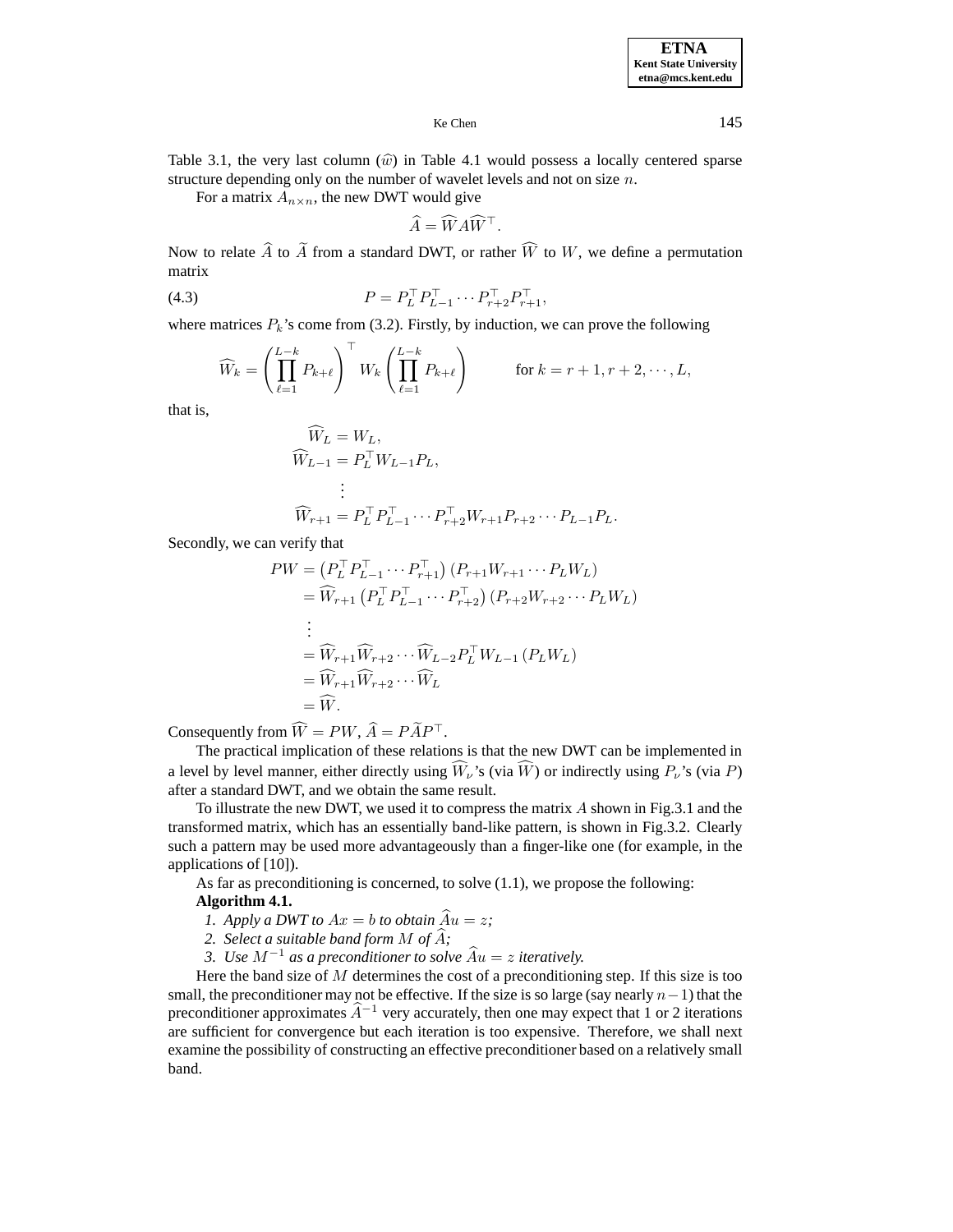**5. Band matrices under the new DWT.** To discuss combining the new DWT with the operator splitting ideas in next section, we first consider the process of transforming a band matrix. Let LEV denote the actual number of wavelet levels used  $(1 \leq LEV \leq (L+1-r))$ . Mainly we try to address this question: under what conditions does the new DWT transform a band matrix  $\hat{A}$  into another band matrix  $\hat{A}$  (instead of a general sparse matrix)? Here, by a band matrix, we mean a usual band matrix with wrap-round boundaries. The correct condition turns out to be that  $LEV$  should be chosen to be less than  $(L + 1 - r)$ . This will be stated more precisely in Theorem 5.3.

To motivate the problem, we show in Figs. 3 and 4 respectively the DWT of a diagonal matrix using  $LEV = 5$ . Here with  $m = 4$  (so  $r = 1$ ) and  $L = 8$ , a band structure in A is achieved by not using the maximum level  $LEV = L - r + 1 = 8$ . For a given band matrix A, to establish the exact band width for the transformed matrix  $\ddot{A}$  under the new DWT, we need to view the one-step transformation matrix  $W_{\nu}$  as a band matrix. For ease of presentation, we first introduce some definitions and a lemma before establishing the main theorem.

**Definition 5.1** (Band( $\alpha, \beta, k$ )). A block band matrix  $A_{n \times n}$ , with wrap-round boundaries *and blocks of size*  $k \times k$ *, is called a Band*( $\alpha, \beta, k$ ) *if its lower block band width is*  $\alpha$  *and upper block band width* β *(both including but not counting the main block diagonal).*

Note that when  $k = 1$ , we write  $Band(\alpha, \beta, 1) = Band(\alpha, \beta)$ .

**Definition 5.2** ( $Band(\alpha, \beta, k, \tau)$ ).

*A* Band( $\alpha, \beta, k$ ) *matrix*  $A_{n \times n}$  *is called* Band( $\alpha, \beta, k, \tau$ ) *if each*  $k \times k$  *block has a total band width of* 2∗k−1−2∗τ*, that is, if there are* τ *bands of zeros at both ends of the anti-diagonal.*

LEMMA 5.1. *For non-negative integers*  $\alpha, \beta, \gamma, \delta, k, \tau$ , the following results hold:

*1.* Band( $\alpha$ ,  $\beta$ )Band( $\gamma$ ,  $\delta$ ) = Band( $\alpha + \gamma$ ,  $\beta + \delta$ );

2. Band( $\alpha$ ,  $\beta$ ,  $k$ )Band( $\gamma$ ,  $\delta$ ,  $k$ ) = Band( $\alpha + \gamma$ ,  $\beta + \delta$ ,  $k$ );

*3.* Band( $\alpha, \beta, k$ ) = Band( $(\alpha + 1)k - 1$ ,  $(\beta + 1)k - 1$ )*;* 

*4.* Band( $\alpha, \beta, k, \tau$ ) = Band( $(\alpha + 1)k - 1 - \tau, (\beta + 1)k - 1 - \tau$ ).

LEMMA 5.2. *With Daubechies' order* m *wavelets, the one-step transformation matrix*  $\widehat{W}_{\nu}$ , *for*  $n = 2^L$ , *is* Band(0,  $(m/2 - 1)$ ,  $2^{(L-\nu+1)}$ ,  $2^{(L-\nu)} - 1$ ) *and is therefore* Band( $2^{(L-\nu+1)} - 2^{(L-\nu)}$ ,  $2^{(L-\nu)}m - 2^{(L-\nu)}$ ).

*Proof.* Note that the band information of  $W_{\nu}$  does not actually involve L or n, and the apparent involvement of L is due to index  $\nu$ . It suffices to consider  $\nu = L$ . Then  $W_L$  is consisted of 2 × 2 blocks with  $m/2$  blocks on each row. That is, it is a Band(0,  $m/2-1, 2, 0$ ) matrix. Then use Lemma 5.1 to complete the proof.  $\Box$ 

**Remark 5.1.** *Clearly* Band( $\alpha, \beta, k$ ) = Band( $\alpha, \beta, k, 0$ ). *However, for block matrices, it is often necessary to keep them as blocks until a final step in order to obtain improved results. For example, with Lemma 5.1.2-5.1.3, Band* $(1, 1, 2)$ *Band* $(1, 1, 2)$  = *Band* $(2, 2, 2)$  = Band(5, 5)*, but with Lemma 5.1.3,*

 $Band(1, 1, 2) Band(1, 1, 2) = Band(3, 3) Band(3, 3) = Band(6, 6).$ 

*Similarly as blocks,* Band $(3, 2, 4)$ Band $(1, 1, 4)$  = Band $(4, 3, 4)$  = Band $(19, 15)$  *but as bands,* 

 $Band(3, 2, 4) Band(1, 1, 4) = Band(15, 11) Band(7, 7) = Band(22, 18)$ 

 $-\alpha$ *n* over-estimate! This suggests that if the band matrix A is Band $(\alpha, \beta, 2)$ , then Theorem *5.3 below can be further improved.*

THEOREM 5.3. Assume that  $A_{n \times n}$  is a Band( $\alpha, \beta$ ) matrix. Then the new DWT of  $\ell$ *levels, based on Daubechies' order* <sup>m</sup> *wavelets, transforms* <sup>A</sup> *into* <sup>A</sup><sup>b</sup> *which is at most a*  $Band(\lambda_1, \lambda_2)$  *matrix with* 

$$
\lambda_1 - \alpha = \lambda_2 - \beta = m(2^{(\ell-1)} - 1).
$$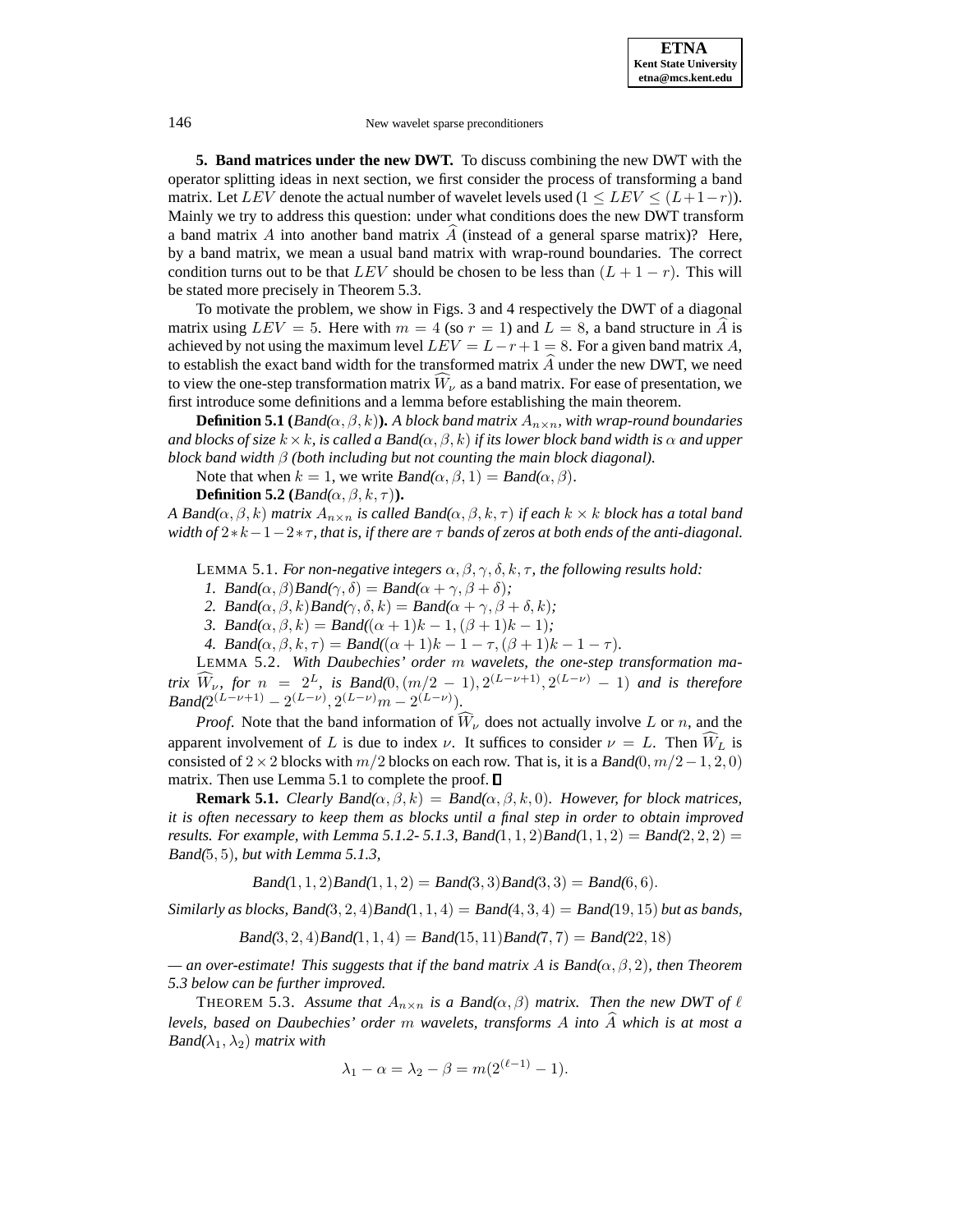*Proof.* For the new DWT with  $\ell$  levels, the transform is  $A = WAW^{\dagger}$ 

$$
\widehat{W} = \widehat{W}_{L-\ell+2} \widehat{W}_{L-\ell+3} \cdots \widehat{W}_{L}.
$$

From Lemma 5.2, the total lower and upper band widths of  $W$  will be respectively

$$
low = \sum_{\nu=L-(\ell-2)}^{L} \left(2^{L-\nu+1} - 2^{L-\nu}\right) \qquad \text{and} \qquad up = \sum_{\nu=L-(\ell-2)}^{L} (m-1)2^{L-\nu}.
$$

Therefore the over estimate for the lower band width of  $\hat{A}$  will be

$$
\lambda_1 = \alpha + low + up = \alpha + \sum_{\nu=L-(\ell-2)}^{L} 2^{L-\nu} = \alpha + m(2^{(\ell-1)} - 1).
$$

Similarly we get the result for  $\lambda_2$  and the proof is complete.  $\square$ 

Note that as indicated before, parameters  $\lambda_1, \lambda_2$  do not depend on the problem size n. When  $\alpha = \beta$  for A,  $\lambda_1 = \lambda_2$  for A. For a diagonal matrix A with distinct diagonal entries, for instance, a Band(0,0) matrix, with  $m = 4$ ,  $LEV = \ell = 5$ , and  $n = 256$ , the standard DWT gives a 'finger'-like pattern in  $\overline{A}$  as shown in Fig.5.1 while the new DWT gives a Band(46, 46) matrix in  $\hat{A}$  as shown in Fig.5.2. Here Theorem 5.3 gives over estimates  $\lambda_1 =$  $\lambda_2 = 4(2^{(5-1)} - 1) = 60$ , a Band(60, 60) matrix.



FIG. 5.1.  $WAW^{\top}$  for a diagonal matrix  $A$  ( $LEV = 5$  and  $n = 256$ )

**6. Applications to preconditioning a linear system.** Consider the transformed linear system  $Ay = b$  after a new DWT applied to  $Ax = b$ , where  $A = WAW^{\dagger}$ ,  $x = W^{\dagger}y$  and  $\widehat{b} = \widehat{W}b$ . We hope to select an efficient preconditioner  $M^{-1}$  to matrix  $\widehat{A}$  based on operator (matrix) splitting, that is,  $M = \widehat{D}$  and  $\widehat{A} = \widehat{D} + \widehat{C}$ .

The main issue to bear in mind is the following: any partition  $\hat{D}$  of  $\hat{A}$  corresponds to a partition  $D$  of matrix  $\ddot{A}$  (via an inverse DWT process). The latter partition, directly related to operators, must include all singularities; this will ensure a good eigenvalue distribution for the preconditioned matrix and its normal ([12]). Such a selection idea seems difficult to realize. Therefore we consider the reverse process.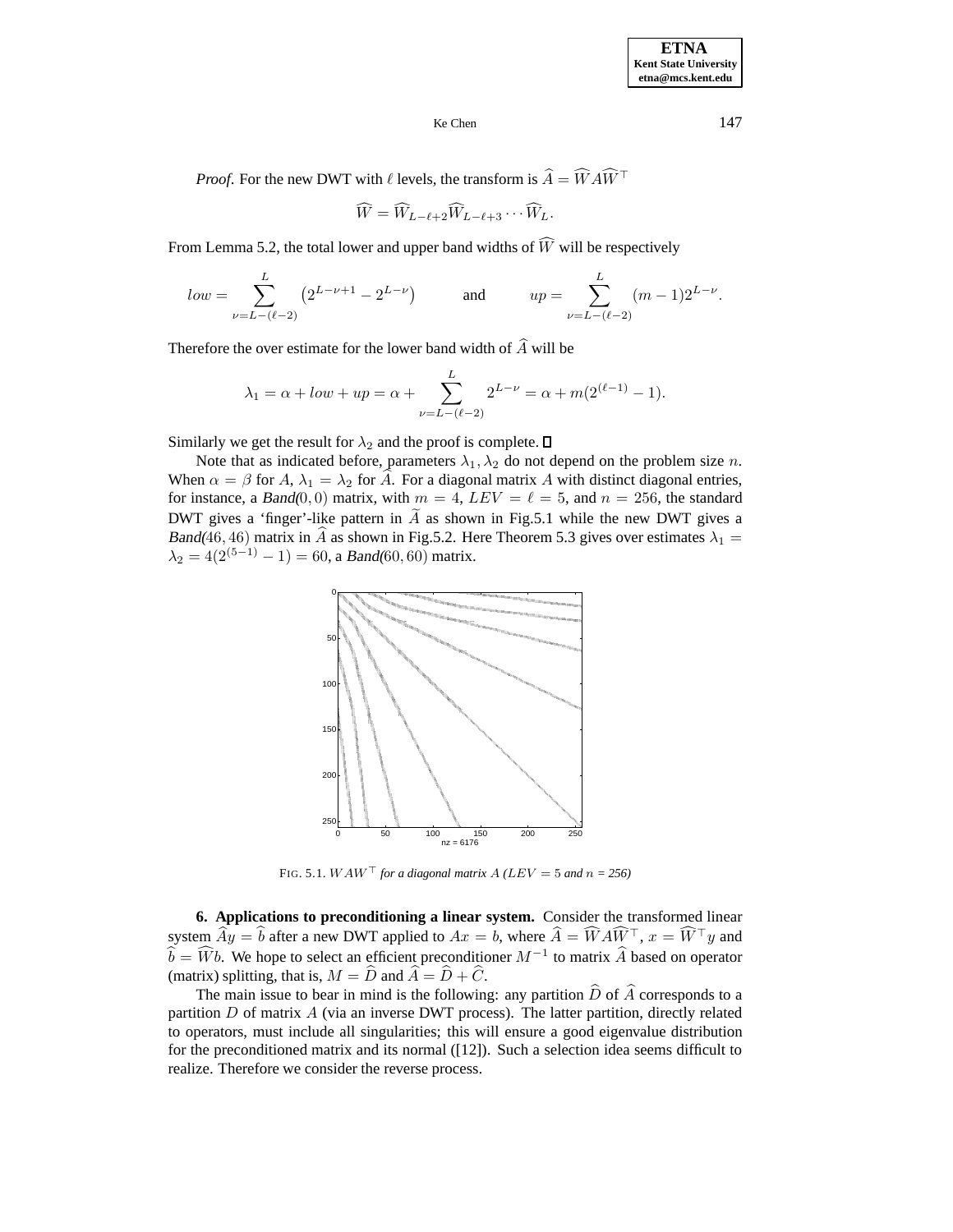148 New wavelet sparse preconditioners



FIG. 5.2.  $P(WAW^{\top})P^{\top}$  *for a diagonal matrix*  $A(LEV = 5$  *and*  $n = 256)$ 

The strategy that we take is to start with a preliminary partition  $A = D + C$  and consider the linear relationships of A, D, C under a DWT, where we may assume as in §2.1 D is a Band( $\alpha$ ,  $\alpha$ ) for some integer  $\alpha$  (say  $\alpha = 1$  for a tridiagonal matrix). First, apply the new DWT with a smaller number  $\ell = LEV \leq (L + 1 - r) - 2 = L - r - 1$  of wavelet levels, to give

(6.1) 
$$
\widehat{A}y = (\widehat{D} + \widehat{C})y = \widehat{b},
$$

where  $D = WDW^{\dagger}$ ,  $C = WCW^{\dagger}$  and  $b = Wb$ . Now D is also a band matrix (with wrap-around boundaries) and more specifically it is at most  $Band(\lambda, \lambda)$  matrix with  $\lambda$  as predicted according to Theorem 5.3. Let B denote the Band( $\lambda$ ,  $\lambda$ ) part of matrix  $\hat{A}$ , and we can identify the composition of B in terms of  $\widehat{D}$ ,  $\widehat{C}$ . Specifically  $B = \widehat{D} + C_d$ , where  $\widehat{D}$  is enclosed in B and  $C_d$  is the band part of matrix  $\hat{C}$  that falls into the sparsity pattern of B. Secondly, partition matrix  $\hat{C} = C_d + C_f$  via B. That is,  $C_f$  contains the remaining elements of  $\hat{C}$ . Finally, with  $B = \hat{D} + C_d$ , we effectively partition the coefficient matrix of (6.1) by  $(\widehat{D} + \widehat{C}) = (D_f + C_f) = B + C_f$ , with  $D_f = B = \widehat{D} + C_d$ . Thus  $M^{-1} = D_f^{-1}$  will be used as a preconditioner. Using inverse transforms, one can see that using the sparse matrix  $M = D_f$  is spectrally equivalent to using a full matrix to precondition matrix A. So the use of DWT is a way to achieve this purpose efficiently.

It should be remarked that, in implementations, the wavelet transform is applied to  $A$ , not to  $D$  and  $C$  separately. The above discussion is mainly to identify the band structure  $B$ (see Fig.5.2) and to explain the exact inclusion of  $WDW^{\perp}$  (or D) in matrix M. Thus a new algorithm can be stated as follows:

### **Algorithm 6.1.**

- **1.** *Decide on an operator splitting*  $A = D + C$  *with* D *a band matrix*;
- **2.** Apply the new DWT to  $Ax = b$  to obtain  $\hat{Ay} = \hat{b}$ ;
- **3.** Determine a band-width  $\mu$  from Theorem 5.3 (to find B that encloses  $\widehat{D}$ );
- **4.** *Select the preconditioner as the inverse of a band-width*  $\mu$  *matrix of*  $\widehat{A}$  *and use it to solve*  $Ay = b$  *iteratively.*

Here the band size  $\mu = \lambda_1 + \lambda_2 + 1$  (total band width) is known in advance, once m (wavelet order) and  $\ell$  (wavelet levels) have been selected, and generally small, with respect to problem size n. For example if D is Band $(1, 1)$  (tridiagonal), with  $m = 6$  and  $\ell = 3$ , the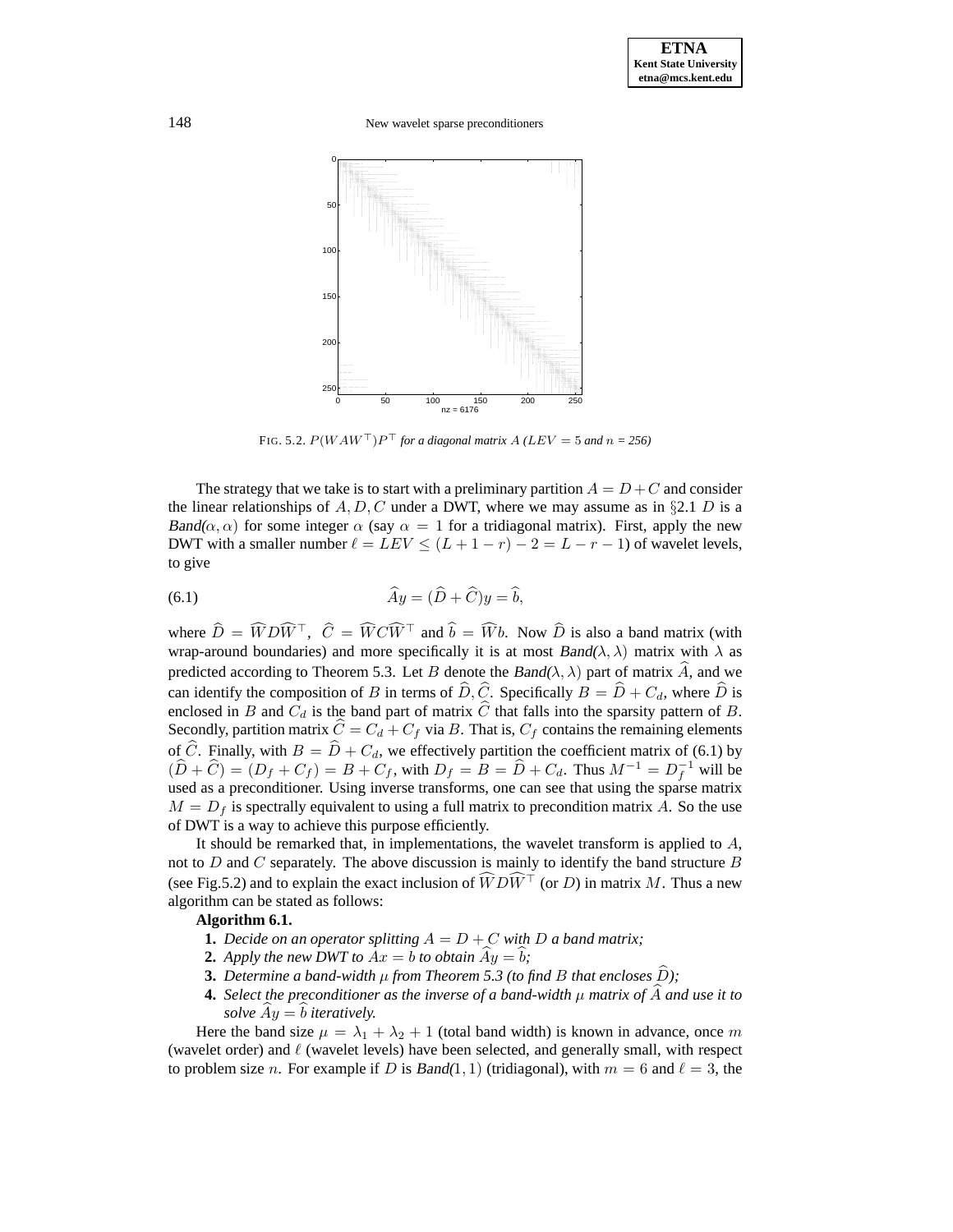**ETNA Kent State University etna@mcs.kent.edu**

#### Ke Chen 149

total band width for B will be  $\mu = 2 * 6 * (2^{3-1} - 1) + 1 = 37$ .

Note that Algorithm 2 includes Algorithm 1 as a special case if  $\lambda$  is chosen as a fixed integer in the second step.

**Remark 6.1.** *Recall that wavelets compress well for smooth (or for smooth parts of) functions and operators. Here matrix* C*, after cutting off the non-smooth parts* D *of* A*, is smooth except on the bands near the cuts (artificially created). So most nonzeros in* <sup>C</sup><sup>b</sup> *will be centered around these cuts and*  $C_d$  *will be significant.* 

**7. Numerical results.** To test the preconditioner, as proposed in Algorithm 2, we have solved the following two examples.

**Example 1 - Singular BIE for Helmholtz equation.** The exterior Helmholtz equation (see [1])

$$
(\nabla^2 + \mathbf{k}^2)\phi(p) = 0
$$

is of importance in acoustic scattering problems. The interior boundary  $\Gamma$  is the ellipse  $(x/0.5)^2 + (y/2)^2 = 1$ . For Neumann's boundary conditions, a unique BIE formulation due to Burton and Miller is the following:

$$
(-\frac{1}{2}\mathcal{I} + \mathcal{M}_{k} + i\eta \mathcal{N}_{k})\phi = [\mathcal{L}_{k} + i\eta(\frac{1}{2}\mathcal{I} + \mathcal{M}_{k}^{T})]\frac{\partial \phi}{\partial n}.
$$

Here  $\mathcal{L}_k$  and  $\mathcal{M}_k$  are the usual single and double layer potential operators respectively,

$$
(\mathcal{L}_{\mathbf{k}}\phi)(p) = \int_{\Gamma} G_{\mathbf{k}}(p,q)\phi(q)dS, \quad (\mathcal{M}_{\mathbf{k}}\phi)(p) = \int_{\Gamma} \frac{\partial G_{\mathbf{k}}}{\partial n_q}\phi(q)dS.
$$

*Theoperator*  $\mathcal{M}_{k}^{T}$  is the adjoint of  $\mathcal{M}_{k}$  and  $\mathcal{N}_{k}$  is the hypersingular operator. Recall that the 2D Green function is  $G_{\mathbf{k}}(p,q) = \frac{i}{4}H_0^{(1)}(\mathbf{k}|p-q|)$  where  $H_0^{(1)}$  is the Hankel function. Refer to [1, 2, 3]. Here we have tested the case of wavenumber  $k = 10$  and  $\eta = 1$  using the collocation method.

**Example 2 - Cauchy SIE.** Singular integral equations (SIE) of Cauchy type are important in fracture mechanics. Consider a Cauchy SIE

$$
(7.1) \quad\n\begin{cases}\n\frac{1}{\pi} \int_{-1}^{1} \frac{w(t)\phi(t)}{t-x} dt + \int_{-1}^{1} \frac{(t^2 - x^2)^2}{t^2 + x^2} w(t) \phi(t) dt = f(x), & x \in (-1, 1), \\
\frac{1}{\pi} \int_{-1}^{1} w(t) \phi(t) dt = 0,\n\end{cases}
$$

with the exact solution  $\phi(x) = x|x|$ , where  $w(t) = (1 - t^2)^{-1/2}$ ; see [14, 15, 18, 23] for full details. Here

$$
f(x) = \frac{2}{\pi} \left( \left( 1 + x^2 \omega \log \left| \frac{(1-x)\omega + 1}{(x-1)\omega + 1} \right| \right) \right) \qquad \text{with} \qquad \omega = \frac{1}{\sqrt{1-x^2}}.
$$

We choose this example because the integral equation resembles a singular BIE in the sense that the operator has a singular principal part and a smooth part.

Tables 7.1-7.5 show the number of iteration steps required to reduce the residual error to be of the same magnitude as the discretization error; (see [27] for an earlier use of this kind of stopping criteria). This error refers to the root mean square (RMS) error of the computed solution against the exact solution at all nodal points. The symbol '\*' indicates a very slow (or no) convergence. Recall that m denotes the order of Daubechies' wavelets,  $\ell$  denotes the number of wavelet levels used,  $M^{-1}$  is the preconditioner, and  $\lambda$  refers to a Band( $\lambda$ ,  $\lambda$ ) matrix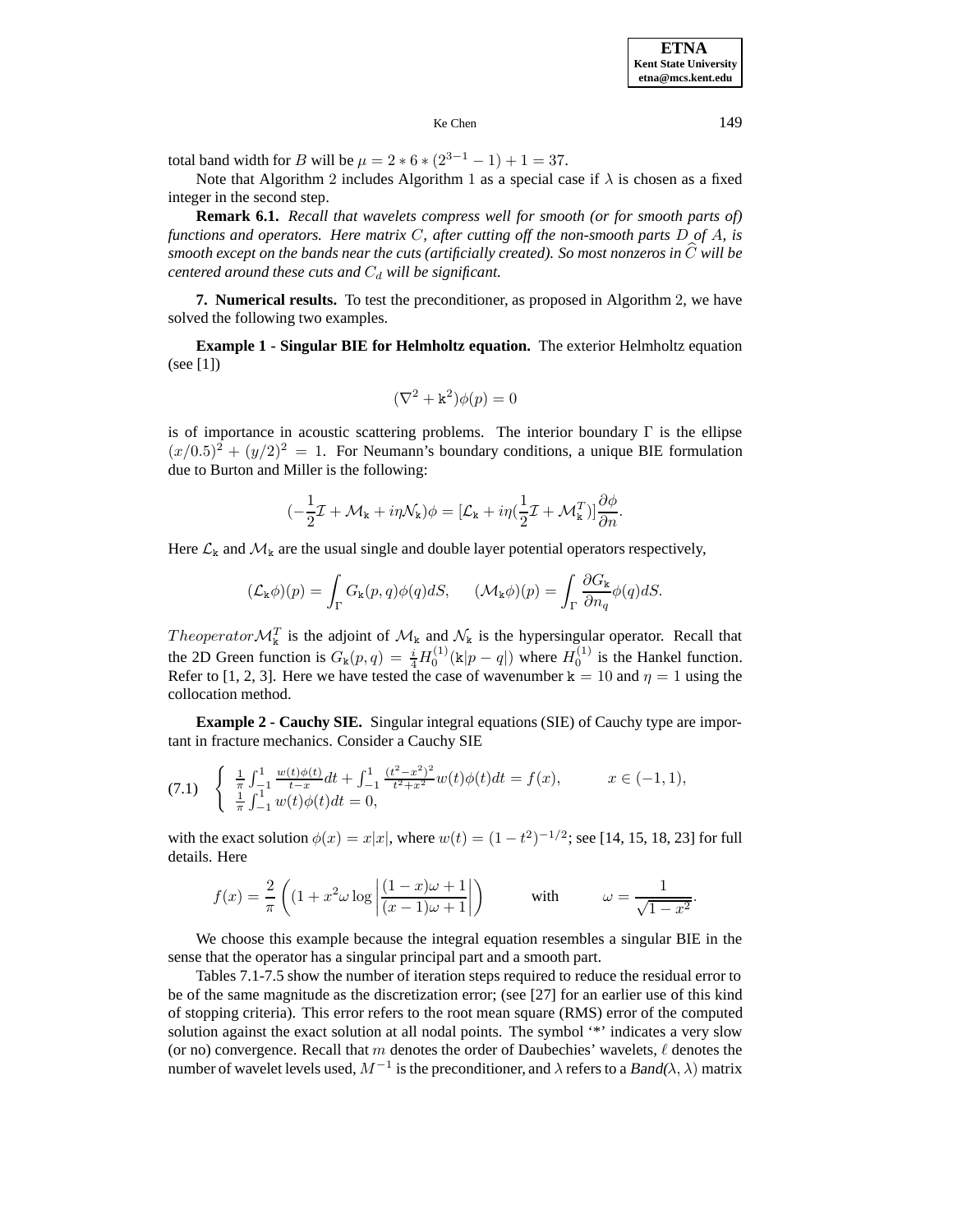| <b>Size</b>      | <b>LEV</b>     |                | Diagonal $D = D_1$ |         | Tridiagonal $D = D_2$ |                           |         | Case            |
|------------------|----------------|----------------|--------------------|---------|-----------------------|---------------------------|---------|-----------------|
| $\boldsymbol{N}$ | $\ell$         | Band $\lambda$ | Steps              | $M = D$ | Band $\lambda$        | $\overline{\text{Steps}}$ | $M = D$ | $M = I$         |
| 64               | $\overline{2}$ | 4              | 14                 | 17      | 5                     | 14                        | 15      | $\overline{19}$ |
|                  | 3              | 12             | 13                 |         | 13                    | 13                        |         |                 |
| 128              | $\overline{2}$ | $\overline{4}$ | 17                 | 32      | 5                     | 16                        | 18      | 41              |
|                  | 3              | 12             | 16                 |         | 13                    | 16                        |         |                 |
|                  | 4              | 28             | 14                 |         | 29                    | 14                        |         |                 |
| 256              | $\overline{2}$ | $\overline{4}$ | 22                 | 72      | 5                     | 22                        | 24      | 91              |
|                  | 3              | 12             | 19                 |         | 13                    | 19                        |         |                 |
|                  | $\overline{4}$ | 28             | 17                 |         | 29                    | 17                        |         |                 |
|                  | 5              | 60             | 19                 |         | 61                    | 19                        |         |                 |
| 512              | $\overline{c}$ | 4              | 27                 | 162     | 5                     | 26                        | 42      | 199             |
|                  | 3              | 12             | 20                 |         | 13                    | 20                        |         |                 |
|                  | $\overline{4}$ | 28             | 20                 |         | 29                    | 20                        |         |                 |
|                  | 5              | 60             | 19                 |         | 61                    | 19                        |         |                 |
| 1024             | $\overline{c}$ | $\overline{4}$ | 29                 | 332     | $\overline{5}$        | 29                        | 88      | 420             |
|                  | 3              | 12             | 25                 |         | 13                    | 25                        |         |                 |
|                  | 4              | 28             | 21                 |         | 29                    | 21                        |         |                 |
|                  | 5              | 60             | 21                 |         | 61                    | 21                        |         |                 |

TABLE 7.1 *Example 1: Convergence steps of CGN (Daubechies'*  $m = 4$ )

for selecting M. The value of  $\lambda$  is calculated according to Theorem 5.3. As a DWT takes  $O(N)$  operations and a band solver takes about  $O(N\lambda^2)$  operations, the one-off setting up of the preconditioner should not take more than one (full) matrix vector multiplication and this ine preconditioner should not take more than one (it if it matrix vector multiplication and this implies  $\lambda \approx \sqrt{N}$ . For Table 7.2, the " $\ell = LEV = 5$ " case is expensive (included here only for a comparison) and  $\ell = LEV = 3$  or 4 are more suitable. Therefore each preconditioning step takes about  $O(N)$  operations if DWT level  $\ell$  is fixed (say 3) and so CPU times for each case are proportional to the number of iterations.

The results clearly demonstrate that for dense linear systems arising from singular BIE's, preconditioning is necessary and all preconditioners give faster convergence than the unpreconditioned case of  $M = I$ . The performance of the CGN and GMRES are similar. Further, simple operator splitting preconditioners are effective (with a speed up of a factor up to 5) but their performance are much improved after our DWT acceleration (with a further speed up of factor up to 4). In particular, as our theory predicted, the choice of band size  $\lambda$  is sufficient as it is based on an over estimate. This can be observed more clearly in Tables 7.2 and 7.4 with  $m = 8$ .

**8. Conclusions.** Simple sparse preconditioners (diagonal, bi-diagonal, tri-diagonal) based on operator splitting can be useful for solving dense boundary element systems iteratively. The discrete wavelet transforms can be utilized independently to design alternative sparse preconditioners based on approximate inverse approximation.

We have proposed to combine both ideas to generate new and more efficient preconditioners. To implement this idea, one has to solve the transformed preconditioning equation with a 'finger'-like matrix. Here matrix permutations are proposed to convert 'finger'-like matrices into band ones so that the preconditioning step can be efficiently carried out. To this end, we have presented a new DWT that can be implemented directly.

Thus the combination of a DWT with an operator splitting gives rise to a more effective preconditioner, without much increase of the computational work. Numerical results have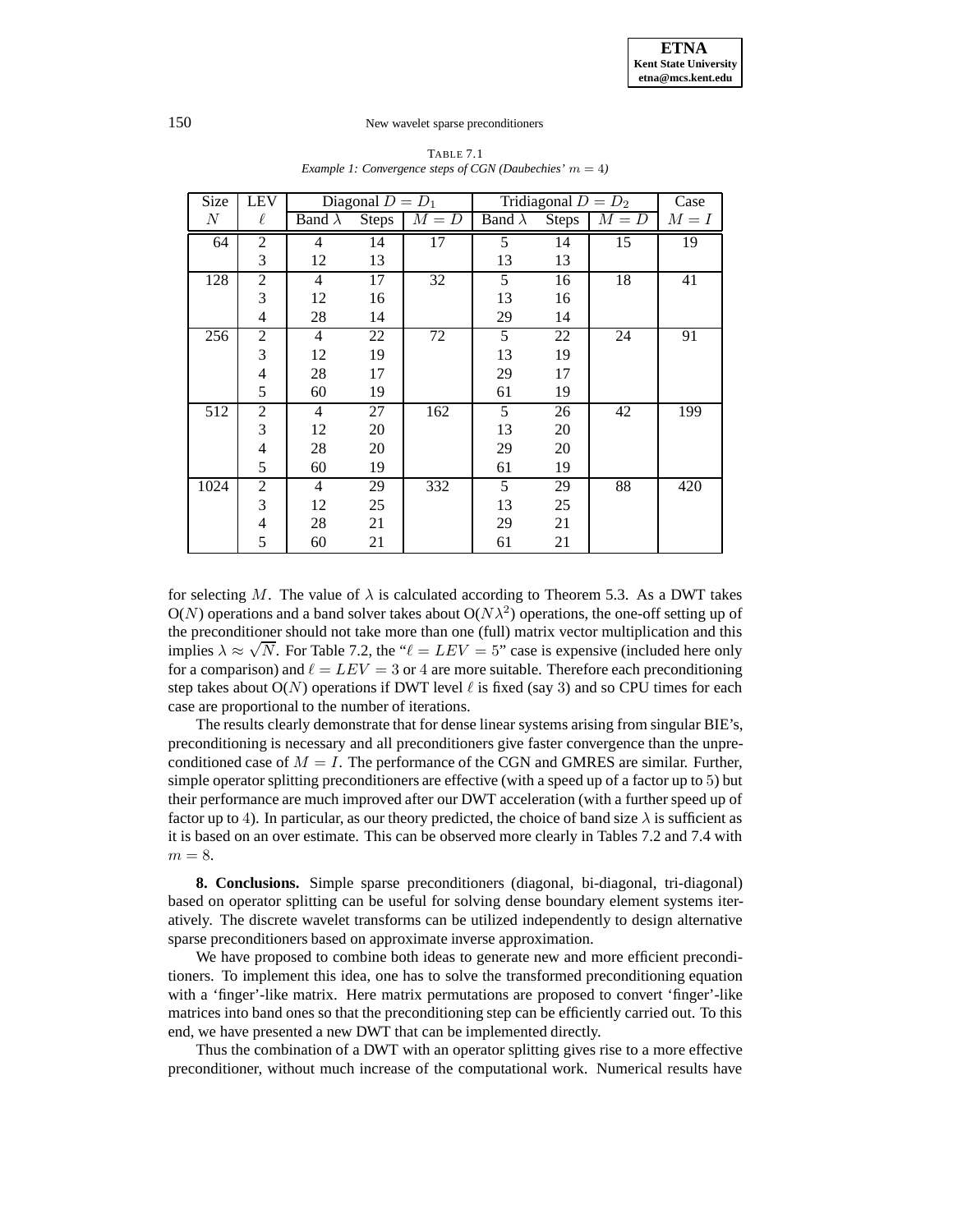| Size             | <b>LEV</b>     |                | Diagonal $D = D_1$ |         | Tridiagonal $D = D_2$ |       | Case    |         |
|------------------|----------------|----------------|--------------------|---------|-----------------------|-------|---------|---------|
| $\boldsymbol{N}$ | $\ell$         | Band $\lambda$ | Steps              | $M = D$ | Band $\lambda$        | Steps | $M = D$ | $M = I$ |
| 64               | $\overline{2}$ | 8              | 13                 | 17      | 9                     | 13    | 15      | 19      |
|                  | 3              | 24             | 10                 |         | 25                    | 10    |         |         |
| 128              | $\overline{2}$ | 8              | 15                 | 32      | 9                     | 15    | 18      | 41      |
|                  | 3              | 24             | 15                 |         | 25                    | 15    |         |         |
|                  | 4              | 56             | 9                  |         | 57                    | 9     |         |         |
| 256              | 2              | 8              | 18                 | 72      | 9                     | 18    | 24      | 91      |
|                  | 3              | 24             | 17                 |         | 25                    | 17    |         |         |
|                  | $\overline{4}$ | 56             | 15                 |         | 57                    | 15    |         |         |
|                  | 5              | 120            | 10                 |         | 121                   | 10    |         |         |
| 512              | 2              | 8              | 23                 | 162     | 9                     | 23    | 42      | 199     |
|                  | 3              | 24             | 19                 |         | 25                    | 19    |         |         |
|                  | $\overline{4}$ | 56             | 18                 |         | 57                    | 18    |         |         |
|                  | 5              | 120            | 21                 |         | 121                   | 21    |         |         |
| 1024             | $\mathfrak{2}$ | 8              | 29                 | 332     | 9                     | 29    | 88      | 420     |
|                  | 3              | 24             | 22                 |         | 25                    | 22    |         |         |
|                  | $\overline{4}$ | 56             | 20                 |         | 57                    | 20    |         |         |
|                  | 5              | 120            | 19                 |         | 121                   | 19    |         |         |

#### TABLE 7.2 *Example 1: Convergence steps of CGN (Daubechies'*  $m = 8$ )

also confirmed this conclusion.

For boundary integral problems with fixed singularities [19], induced by geometric singularities, the method proposed here would still work since such fixed singularities occur along the diagonal. For dense matrix problems from other applications (for example, image processing), singularities in the matrix may not be along the diagonal and it may not always be possible to permute to a block form as above. This problem is beyond the scope of the present paper but more research work is needed.

**9. Acknowledgement.** The author wishes to thank the anonymous referee for making helpful comments.

#### **REFERENCES**

- [1] S. AMINI, P. J. HARRIS, AND D. T. WILTON, *Coupled Boundary and Finite Element Methods for the Solution of the Dynamic Fluid-Structure Interaction Problem*, SPRINGER-VERLAG, 1992.
- [2] S. AMINI S. AND N. MAINES, *Iterative solutions of boundary integral-equations*, IN BOUNDARY ELEMENT METHODS 14, C.A. BREBBIA, ED., CM PUBLICATIONS, 1994.
- [3] , *Qualitative properties of boundary integral operators and their discretizations*, MATHEMATICS TECHNICAL REPORT MCS-95-12, UNIVERSITY OF SALFORD, UK, 1995.
- [4] RECONDITIONED KRYLOV SUBSPACE METHODS FOR BOUNDARY ELEMENT SOLUTION OF THE HELMHOLTZ EQUATION. TECHNICAL REPORT MCS-95-05, DEPT OF MATHS AND COMP. SCI., UNIVERSITY OF SALFORD, UK, 1995.
- [5] K. ATKINSON, *The Numerical Solution of Integral Equations of the Second Kind*, CAMBRIDGE UNIV. PRESS, CAMBRIDGE , 1997.
- [6] O. AXELSSON AND V. A. BARKER, *Finite element solution of boundary values problems: theory and computation*. ACADEMIC PRESS, ORLANDO, FLA., 1984.
- [7] G. BEYLKIN, R. COIFMAN, AND V. ROKHLIN, *Fast wavelet transforms and numerical algorithms I*, COMM. PURE APPL. MATH., 44 (1991), PP. 141-183.
- [8] D. BOND AND S. VAVASIS, *Fast wavelet transforms for matrices arising from boundary element methods*, COMPUTER SCIENCE RESEARCH REPORT TR-174, CORNELL UNIVERSITY, 1994.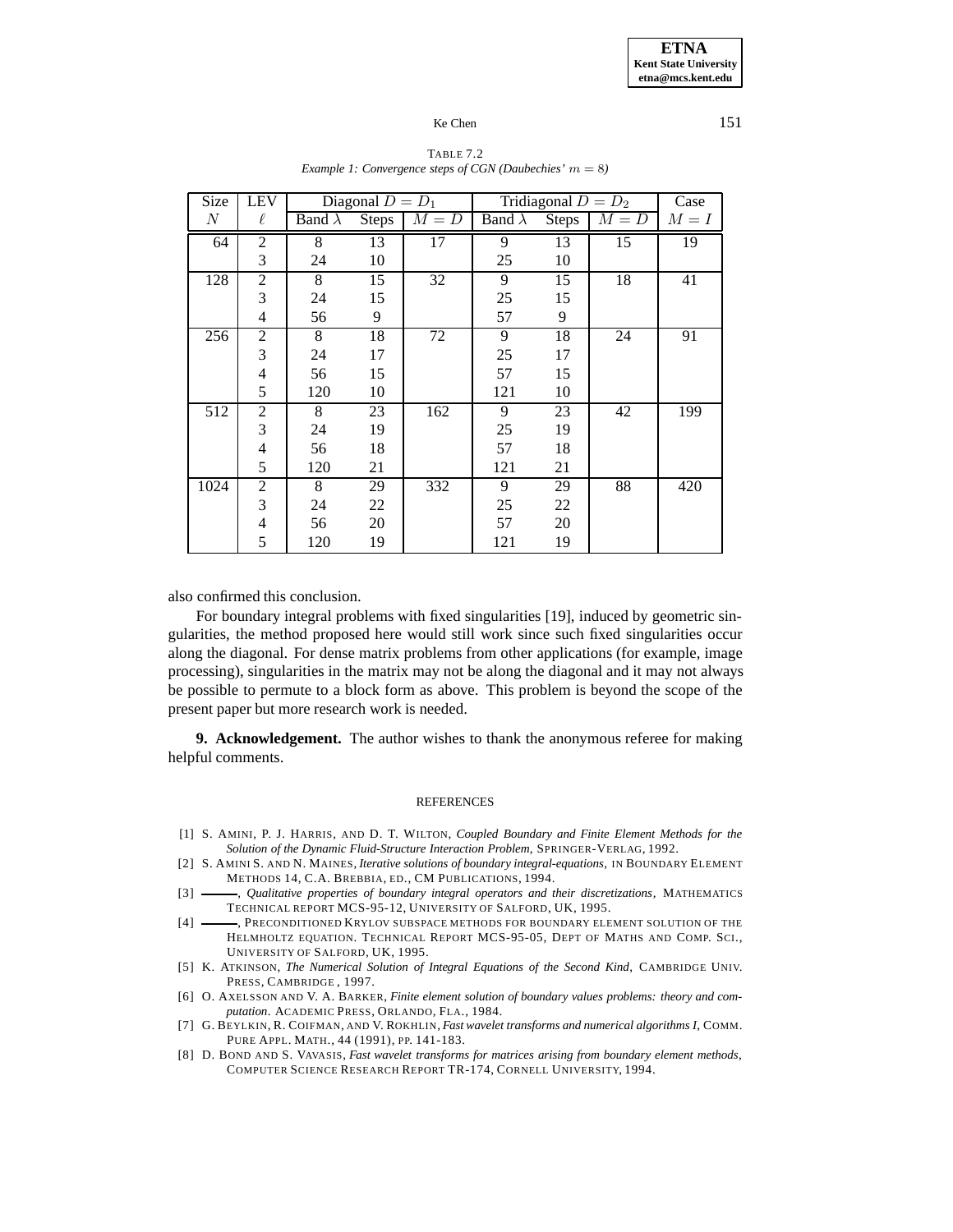| Size             | <b>LEV</b>     |                | Diagonal $D = D_1$ |         | Tridiagonal $D = D_2$ |                 |               | Case    |
|------------------|----------------|----------------|--------------------|---------|-----------------------|-----------------|---------------|---------|
| $\boldsymbol{N}$ | $\ell$         | Band $\lambda$ | Steps              | $M = D$ | Band $\lambda$        |                 | Steps $M = D$ | $M = I$ |
| 64               | $\overline{2}$ | 4              | 6                  | 20      | 5                     | 7               | 7             | 14      |
|                  | 3              | 12             | 6                  |         | 13                    | 6               |               |         |
| 128              | 2              | 4              | 10                 | 31      | 5                     | 10              | 15            | 27      |
|                  | 3              | 12             | 8                  |         | 13                    | 8               |               |         |
|                  | 4              | 28             | 6                  |         | 29                    | 6               |               |         |
| 256              | $\overline{2}$ | $\overline{4}$ | $\overline{10}$    | 37      | 5                     | $\overline{10}$ | 35            | 58      |
|                  | 3              | 12             | 10                 |         | 13                    | 7               |               |         |
|                  | $\overline{4}$ | 28             | 10                 |         | 29                    | 8               |               |         |
|                  | 5              | 60             | 8                  |         | 61                    | 8               |               |         |
| 512              | $\overline{2}$ | $\overline{4}$ | 27                 | 45      | 5                     | 27              | 46            | 145     |
|                  | 3              | 12             | 12                 |         | 13                    | 12              |               |         |
|                  | $\overline{4}$ | 28             | 8                  |         | 29                    | 12              |               |         |
|                  | 5              | 60             | 12                 |         | 61                    | 12              |               |         |
| 1024             | $\overline{2}$ | $\overline{4}$ | 47                 | 53      | 5                     | 47              | 51            | 306     |
|                  | 3              | 12             | 19                 |         | 13                    | 19              |               |         |
|                  | $\overline{4}$ | 28             | 13                 |         | 29                    | 13              |               |         |
|                  | 5              | 60             | 13                 |         | 61                    | 13              |               |         |

TABLE 7.3 *Example 1: Convergence steps of GMRES(5) (Daubechies'*  $m = 4$ )

- [9] C.A. BREBBIA, J.C.F. TELLES, AND L.C. WROBEL, *Boundary Element Techniques: Theory and Applications in Engineering*, SPRINGER-VERLAG, BERLIN, 1984.
- [10] *T. F. Chan, W. P. Tang, and W. L. Wan*, *Wavelet Sparse Approximate Inverse Preconditioning*, BIT, 37 (1997), PP. 644-660.
- [11] K. CHEN, *Preconditioning boundary element equations*, IN BOUNDARY ELEMENTS, IMPLEMENTATION AND ANALYSIS OF ADVANCED ALGORITHMS : PROCEEDINGS OF THE TWELFTH GAMM-SEMINAR, W. Hackbusch and G. Wittum, eds.,Braunschweig/Wiesbaden, Vieweg, 1996, pp. 57-67.
- [12] K. CHEN, *On a class of preconditioning methods for dense linear systems from boundary elements*, SIAM J. Sci. Comput., 20 (1998), pp. 684-698.
- [13] K. CHEN. AND C. H. LAI, PARALLEL SOLUTIONS OF BOUNDARY ELEMENT EQUATIONS BY A FLEXIBLE ELIMINATION PROCESS, Contemp. Math., 218 (1998), pp. 311-317.
- [14] J. A. CUMINATO, *On the uniform convergence of a collocation method for a class of singular integral equations*, BIT, 27 (1987), pp. 190-202.
- [15] F. ERDOGAN AND G. D. GUPTA, *On the numerical solution of singular integral equations*, Quart. Appl. Math., 30 (1972), pp. 525-534.
- [16] W., DAHMEN, *Wavelet and multiscale methods for operator equations*, Acta Numerica, 6, Cambridge Univ. Press, 1997.
- [17] W. DAHMEN, B. KLEEMANN, S. PROSSDORF, AND R. SCHNEIDER, *Multiscale methods for the solution of the Helmholtz and Laplace equations*, in Boundary Element Topics, Wolfgang L. Wendland. ed., Springer-Verlag, 1996.
- [18] G. H. Golub and C. Van Loan, *Matrix Computation*, 2nd ed, John Hopkins Univ. Press, Baltimore, 1989.
- [19] I. G. GRAHAM AND G. A. CHANDLER, *Higher order methods for linear functionals of solutions of second kind integral equations*, SIAM J. Numer. Anal, 25 (1988), pp. 1118-1137.
- [20] L. GREENGARD AND V. ROKHLIN, *A fast algorithm for particle simulations*, J. Comp. Phys., 73 (1987), pp. 325-348.
- [21] W. HACKBUSCH, AND Z. P. NOWAK, *On the fast matrix multiplication in the boundary element method by panel clustering*, Numer. Math., 54 (1989), pp. 463-491.
- [22] A. HARTEN, *Multiresolution representation and numerical algorithms: a brief review*, CAM report 94-12, Dept of Mathematics, UCLA, USA, 1994.
- [23] N. I. IOAKIMIDIS AND P. S. THEOCARIS, *A comparison between the direct and the classical numerical methods for the solution of Cauchy type singular integral equations*, SIAM J. Numer. Anal., 17 (1980), pp. 115-118.
- [24] C. H. LAI, *An extension of Purcell's vector method with applications to panel element equations Comput.*